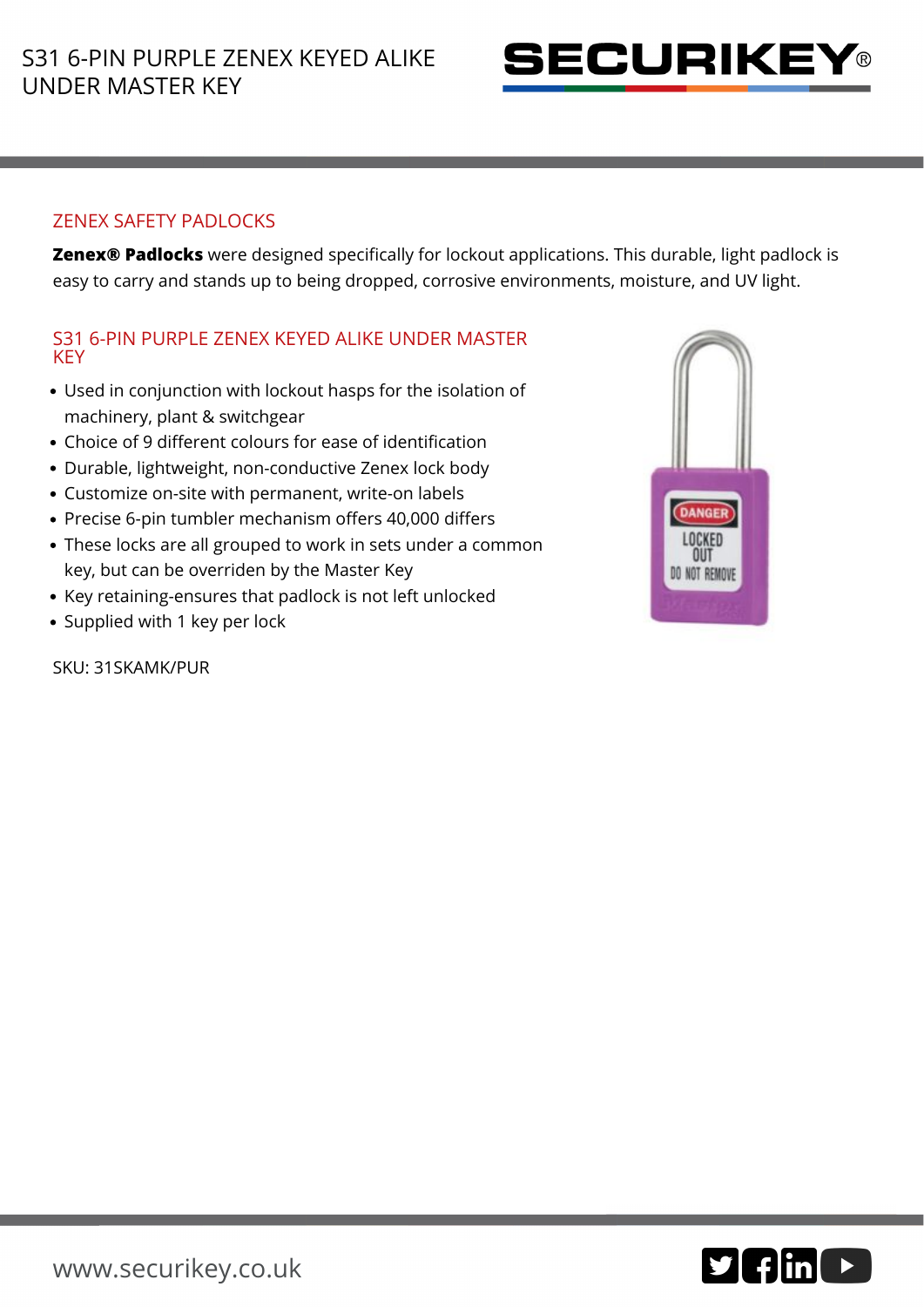

## ADDITIONAL INFORMATION

| Weight                                        | $0.095$ kg        |
|-----------------------------------------------|-------------------|
| <b>Dimensions</b>                             | 35 (W) mm         |
| <b>Shackle Diameter</b>                       | 4.7 <sub>mm</sub> |
| <b>Vertical Shackle</b><br><b>Clearance</b>   | 38mm              |
| <b>Horizontal Shackle</b><br><b>Clearance</b> | 16mm              |
| <b>Body Width</b>                             | 35mm              |

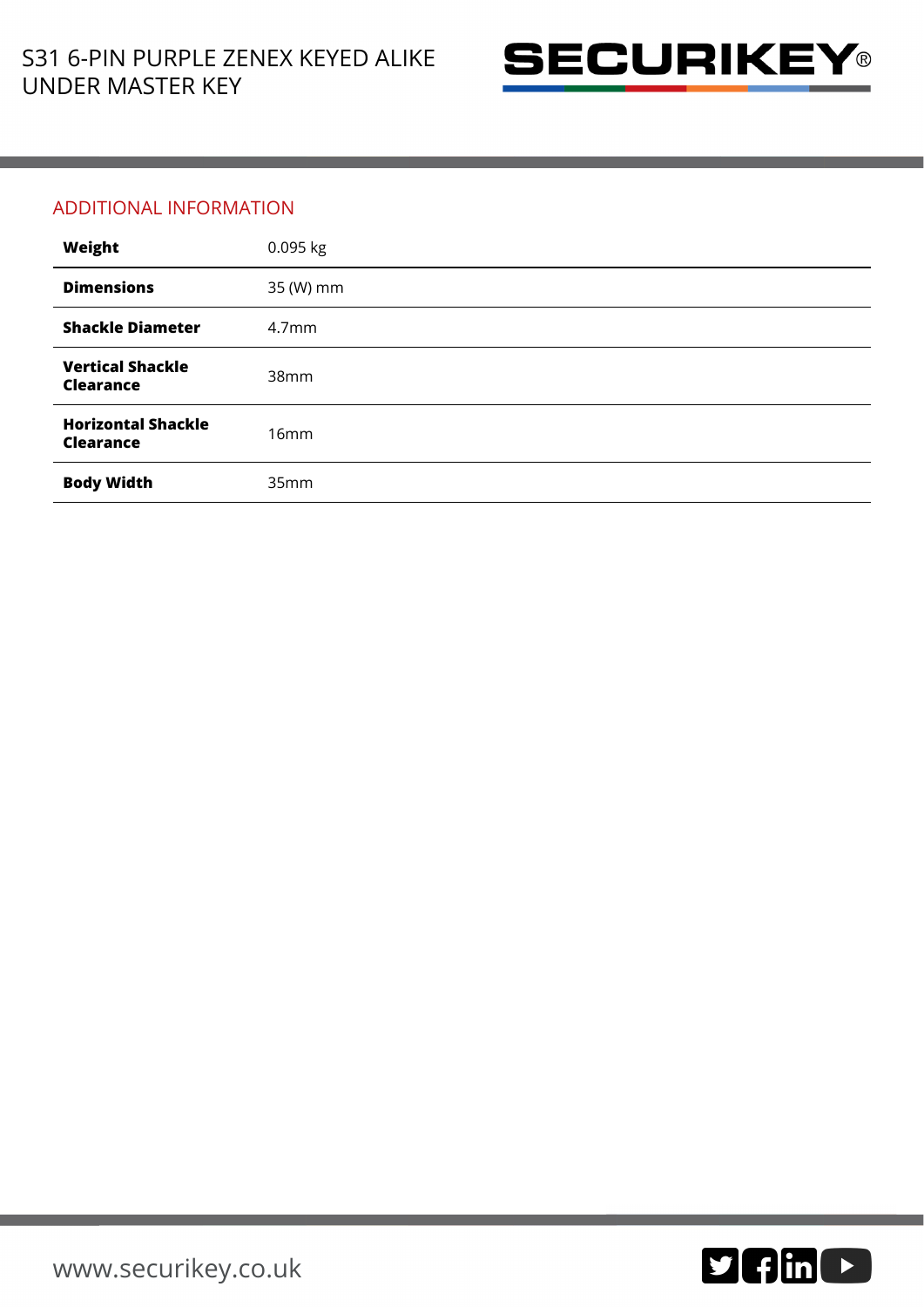

## S31 6-PIN PURPLE ZENEX KEYED ALIKE UNDER MASTER KEY IMAGES



S31 Safety Padlock Colour Variations